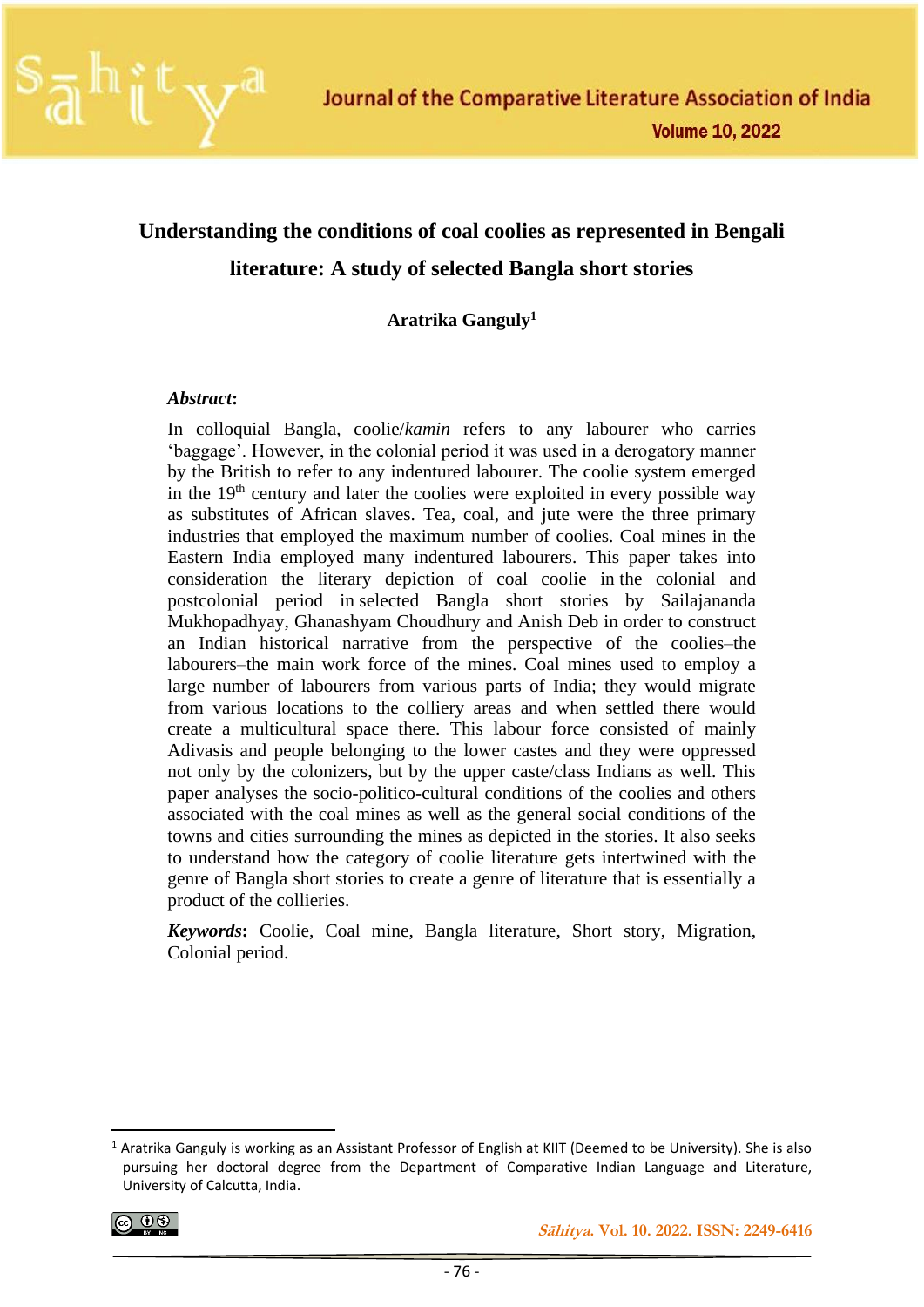

"I am black because I come from the earth's inside

Take my word for jewel in your open light." (Lorde)

These lines from American poet, Audrey Lorde's poem "Coal" depicts the beauty behind the world's ultimate energy source that runs the modern civilization. We cannot live without coal, yet we do not try or rather do not know how to improve the conditions of the people who has kept this industry alive. The merchants, businessmen, politicians, mile-men, officers etc. are important, but the engineers and workers and other labourers who goes inside the womb of mother earth to provide better life for earth's other children are the most neglected lot of all.

The coal industry has been of uttermost significance in the development of Indian economy starting from the British Raj until this period. It has generated revenues, created remarkable changes in the socio-politico history of India and has helped India in becoming a developing nation. However, all these achievements are attributed to the imperial rulers, wealthy businessmen, powerful politicians, or others, but what about the coolies; the indentured labourers and other forms of labourers working inside the dark navel of the earth. Not only they are not acknowledged, but they are ignored in every possible manner. The backbone of the coal industry has been the coal coolies/ kamins<sup>1</sup> and their life has been steeped into the darkness of the coal whereas the spotlight is snatched from them by powerful ministers and businessmen like Dwarakanath Tagore or the Adani's.

The term coolie was used in a derogatory manner, and the indentured labourers were referred to as coolies. These coolies were an alternative to the system of slavery that was abolished in the  $19<sup>th</sup>$  century (starting from the 1830s). The women coolies were referred to as kamins (especially in the coal mine context, however I have used the term coolie as a gender-neutral term in this paper while referring to labourers pertaining to both genders). Coal along with other commodities like tea and jute employed most of the indentured labourers in the British period. Therefore, the literary representation of coal coolie becomes very important in the context of the literatures of India. As the coal mines situated in the Eastern part of India mainly employed the coolies, therefore, this paper seeks to explore the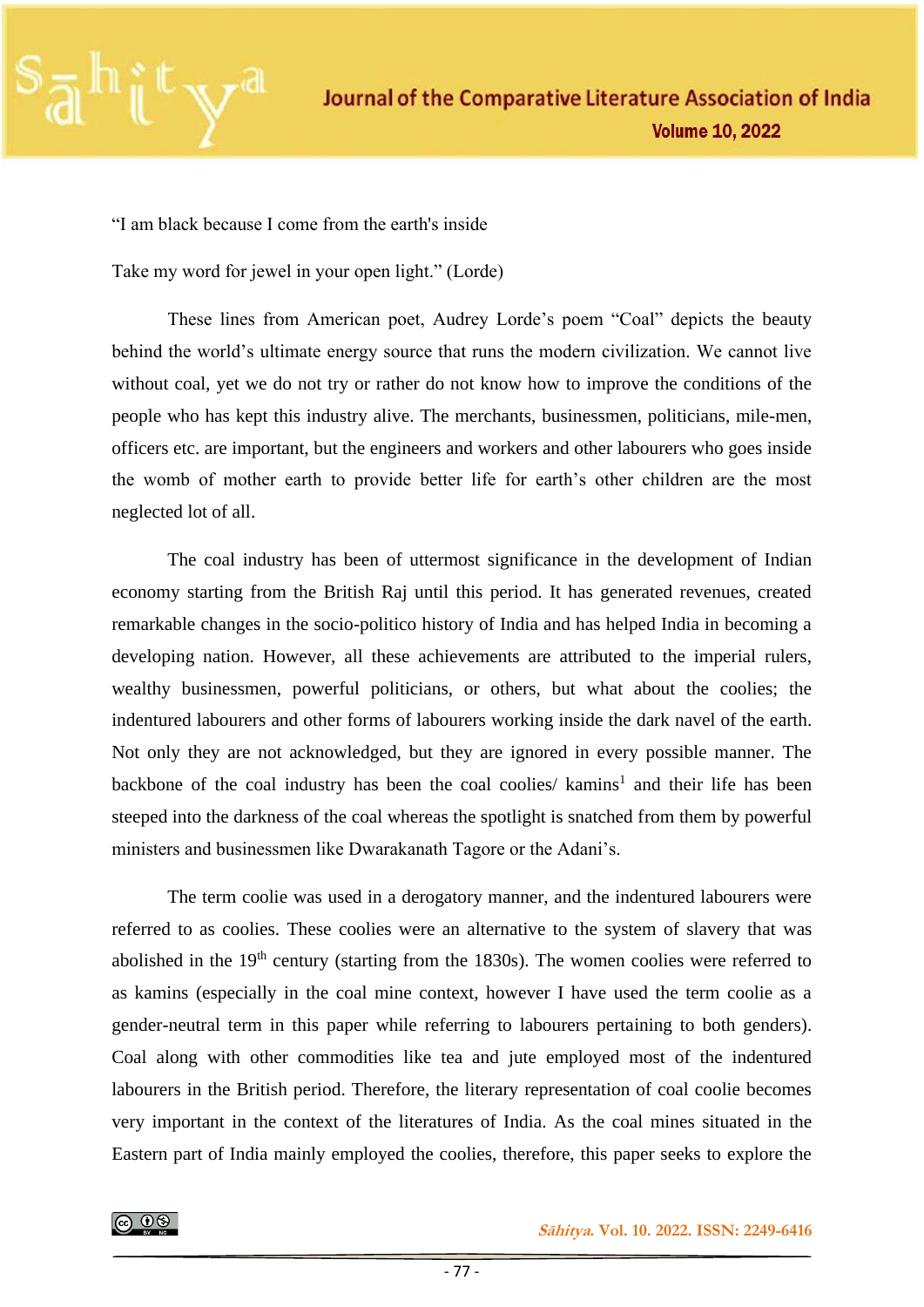way the coal mining industry developed in India and specifically in Bengal of undivided British India. This paper will address this literary representation of coal coolie in the colonial and post-colonial period by analysing these following Bangla short stories- "Koila Kuthi" by Sailajananda Mukhopadhyay; "Sobuj Ruidas", and "Marad" from the volume *Khadan Samagra* by Ghanshyam Choudhury; and "Bonboniya" by Anish Deb. This paper will deal with the condition of coal mine labourers -the coolies as represented in various short stories in Bangla literature as in Bengal the first colliery of South Asia was opened, and mining was born inside the womb of Bengal's coal pits. Nineteenth century saw the development of coal industry in India and its underlying causations.

The timeline of the history of India's energy politics can be almost neatly divided into two halves. The first half began when coal deposits were discovered by British geologists along the right bank of Damodar River in Bengal almost at the same time as similar discoveries were made elsewhere in Europe at the crack of the Industrial Revolution. It would be another fifty years when the mineral would begin to be heavily exploited in India and a lively flourishing history of entrepreneurship would grow up around Damodar and the river it fed its water to, the Hooghly near Calcutta, the second city of the British Empire.

The entrepreneurship was led by Dwarakanath Tagore, the grandfather of Rabindranath Tagore. The elder Tagore positioned himself neatly in the East Asian opium triangle that the British built. The opium was manufactured at Ghazipur in Uttar Pradesh, transported by Ganga to the ships from Calcutta from where it was shipped to China. The cargo was opium, the fuel was coal and Tagore ran the largest coal business in the country. It came asunder as the company fell through the crack of insufficient finance and interests of the adventurers in the East India Company who were keen to cut themselves a share of the lucrative trade. As the opium trade fizzled out, the demand for coal slumped.

Decades later, as the theatre turned to West Asia, interest in coal revived. In the late nineteenth century, Britain and Russia began a fight to control the oil wells of Asia, including Persia. The Indian colony of Britain stepped in to play a crucial supporting hand in this game. The viceroy in India, Lord Curzon, raced to build a pan-Indian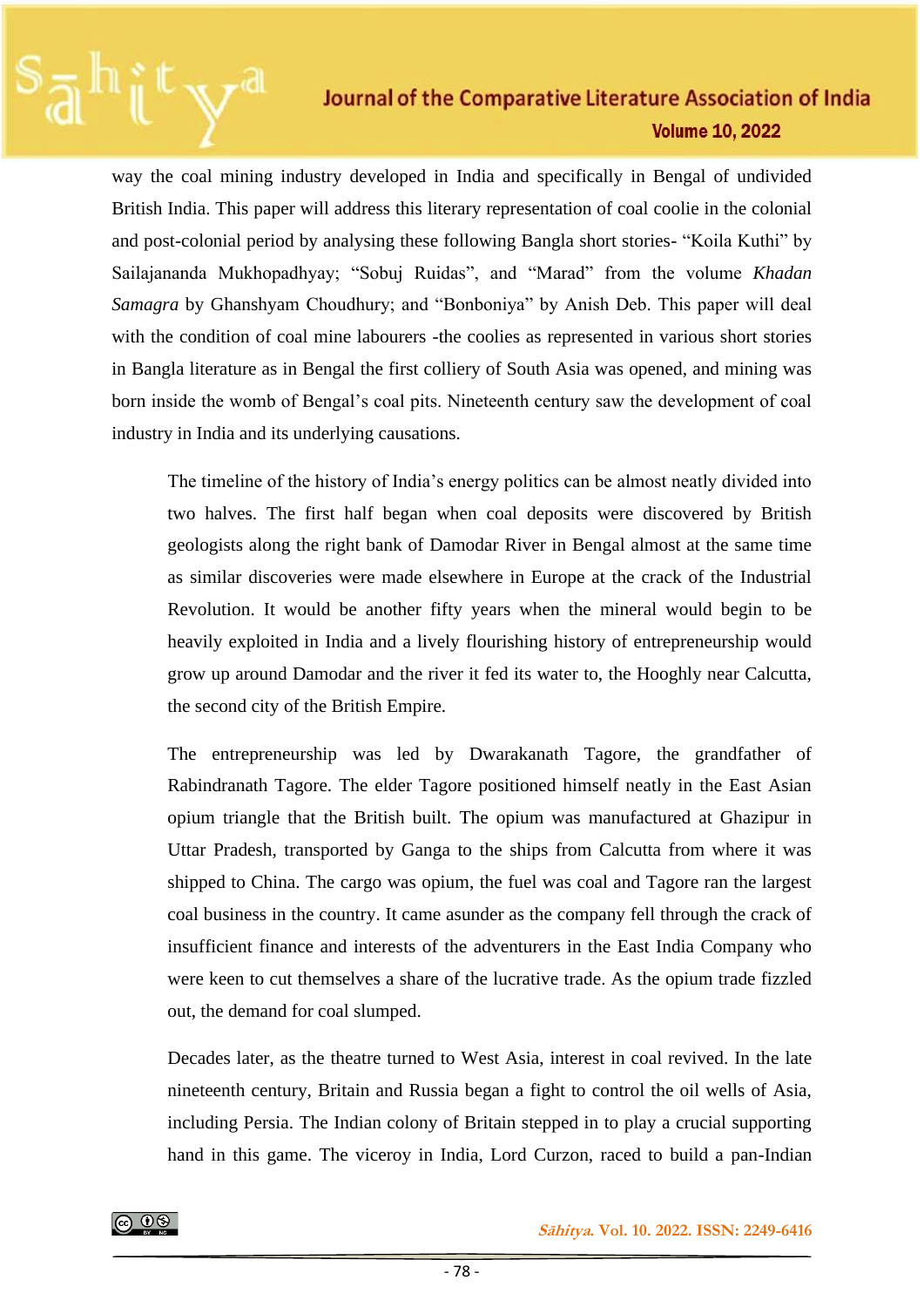network of railways to transport troops and supplies to the possible war fields of Asia. The railways of needed coal to run and so begun the second phase of interest in India's energy game. (Bhattacharjee 4-5)

This is the concise history of coal mining in India. Subhomoy Bhattacharjee's pathbreaking book*, India's Coal Story,* provide behind the scenes facts of one of India's biggest industry that not only employed millions and caused them ultimate destruction, but also, coal, being one of the largest economically profitable industry, caused migrations of thousands and their displacement from various parts of India (mainly the central Indian provinces) to the Eastern India coal fields. Even in post-independent India, the first Prime Minister, Jawaharlal Nehru believed that India would gain prosperity by producing steel that "would be smelted by domestically sourced coal mined in government-run coal mines" (Bhattacharjee 5). Nevertheless, both in pre-independent and post-independent India, coal has been linked to power and profit. The most important part of this industry- its miners were however, neglected then and are neglected now. Their life has been the same- for them only the rulers changed, the rule did not.

During the colonial period, there was a great influx of migrant labourers in the colliery areas of Eastern India. Most of these migrants came in search for better future opportunities and the migrants were mainly the Adivasis and the people from the suppressed castes and they would migrate to reduce their oppression. In reality, their oppression would increase a thousand-fold when they would come to work for in the collieries. As mentioned earlier, to have cheap labourers and basically a substitute for slavery, the British introduced indentureship and this system of bonded labour paved the way for capitalism to thrive in the British Empire. In the beginning, the British bought experienced coal miners from Europe. Later,

Rupert William Jones, one of the early British entrepreneurs to invest in coal mining in Bengal, was the first to employ local adivasi and lower caste labour around the middle of nineteenth century. Peterson reported in his District Gazetteer of Burdwan in 1910, that two-thirds of the total workforce in the mining industry was "locally born". Of the different local adivasi and lower caste groups, the Bauris were the first to bring their women into the collieries. Their contribution to the early development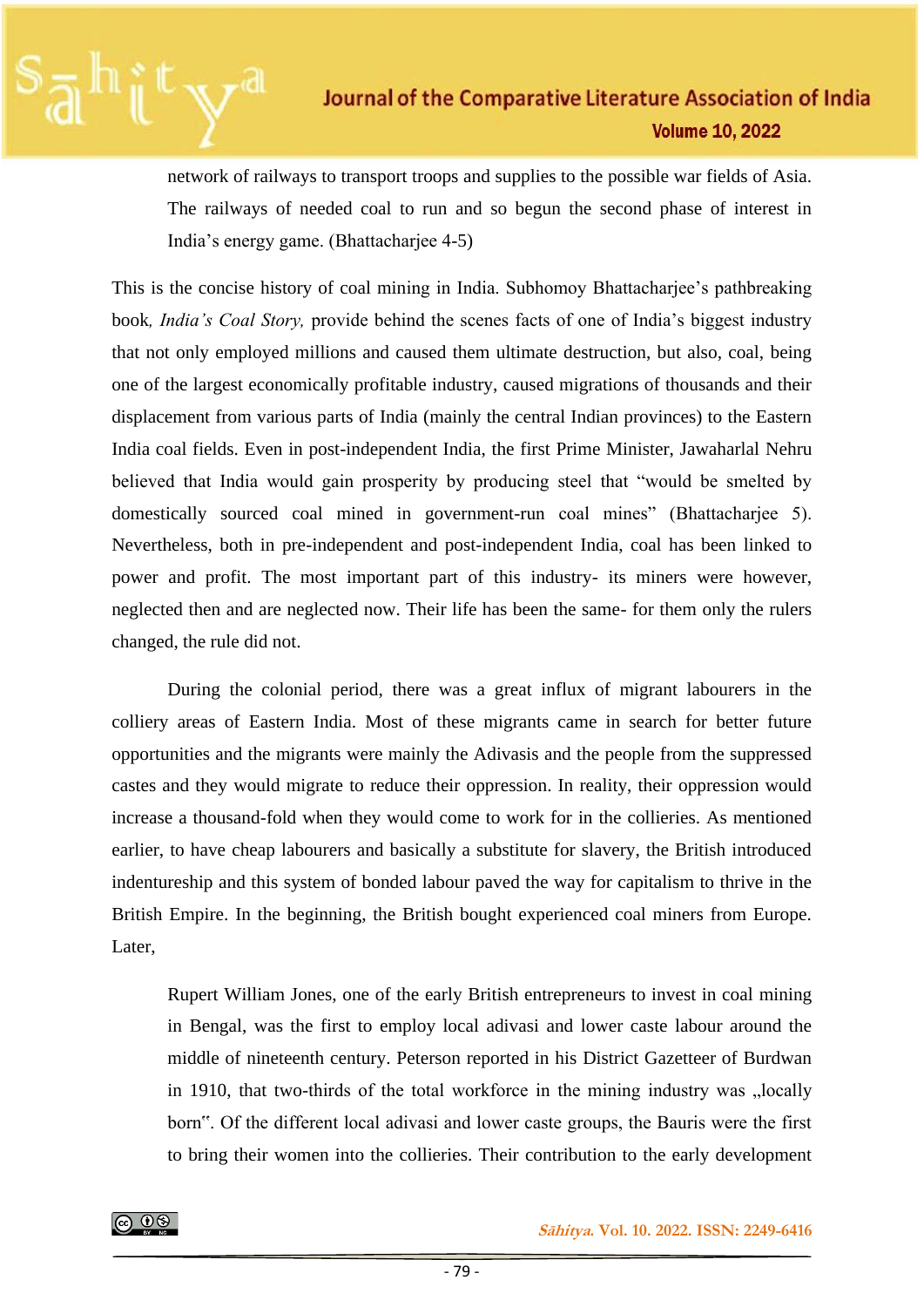of Bengal coal mining industry was quite significant. The Bauris henceforth, came to be known as "traditional coal cutters" though their traditional occupation had been agriculture related. The Santhals, Kols, Koras and Bhuiyas also joined the mining workforce along with their women. Other low caste categories such as Beldars, Mullahs and Jolahas worked in mines with their women. Upper caste women usually stayed away from the dirty, heavy work in the collieries. Women of different local castes and communities worked in varying proportion in the collieries. By the 1930s, women miners were employed in a variety of operations in collieries. (Banerjee 3-4)

The Adivasis were exploited by both the British as well as the Indian coal mine owners. They were paid very lower wages of five to seven rupees. It was cheap labour for the miners. The labourers even did not know they could protest, and the concept of collective awareness was missing among them. This was taken as a huge opportunity for the coal mine owners to exploit them further.

It was in the 1890s that the government for the first time, set up a committee to look into the various problems of the coal industry in India. Accordingly, an Inspector of Mines on the line of the English collieries was appointed, for the first time. The turn of the century however, saw some government initiative that led to the passing of a number of mining legislations starting with the Indian Mines Act 1901. (Banerjee 6)

Moreover, all these changes did not improve the living or working conditions of the labourers. In turn they were torn between a penchant for their homeland, their roots, their culture, and their eagerness to earn a better living for themselves and their family. A multicultural space was formed when the migrant labourers interacted with the locals. Their language was a result of transactions among various communities and a common language was born among the colliery people to communicate among themselves.

Coal mining was essentially a colonial institution and the lack of proper infrastructure and economic development caused hindrance in the growth of development of coal mining and the labour conditions were terrible. The short stories "Koila Kuthi" by Sailajananda Mukhopadhyay; "Sobuj Ruidas" and "Marad" from the volume *Khadan Samagra* by Ghanshyam Choudhury; and "Bonboniya" by Anish Deb will further bring out the life of the coal coolies from the colonial period till the post-independent period of India. These stories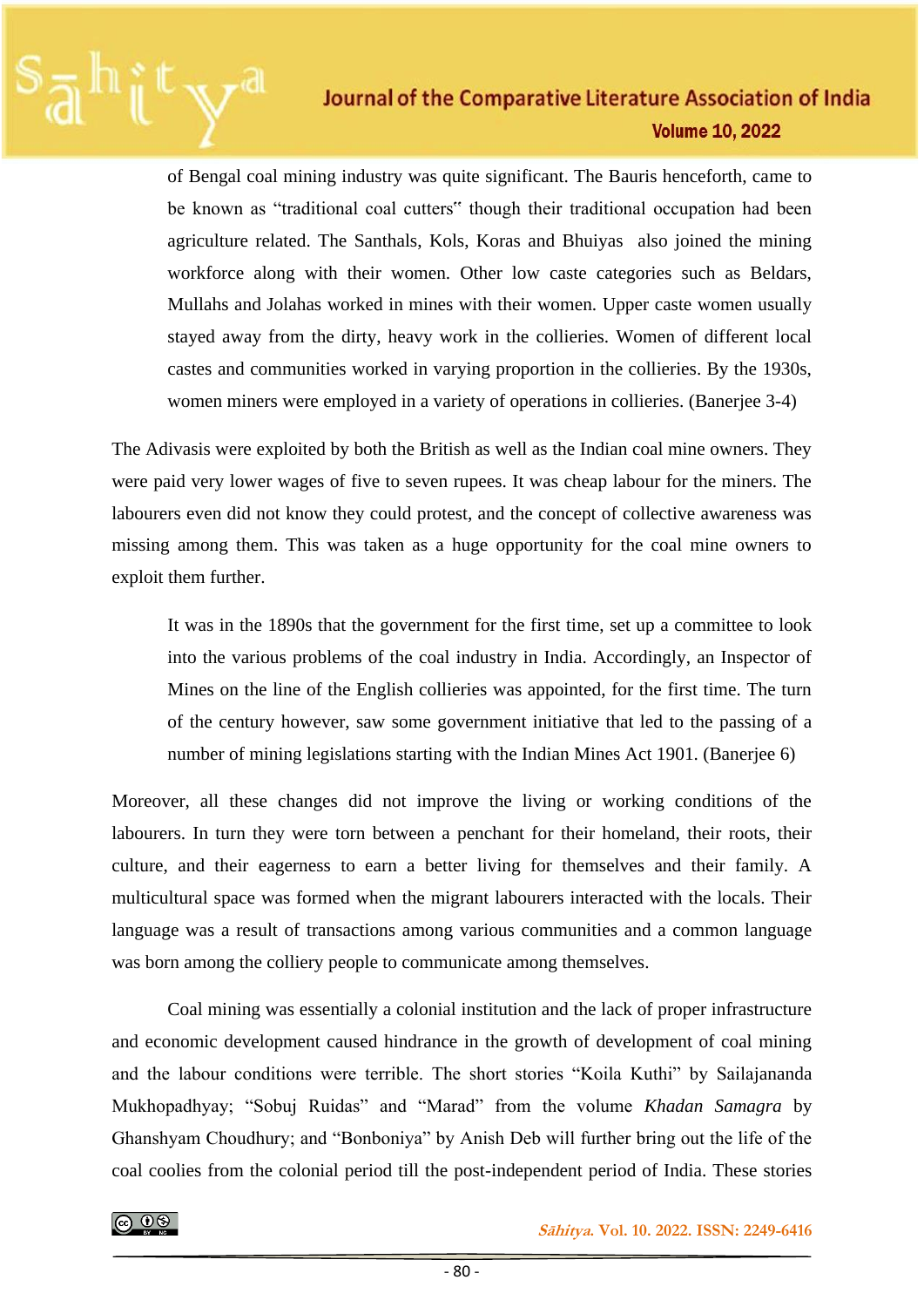are set in both colonial and post-colonial India and essentially reflects the reality of the labourer's life. Their portrayal in the genre of short stories; a genre that portrays realism and in the Indian context it was adapted from the west in its modern form and reflects the Indian sensibilities in a way that leaves the reader question more. Furthermore, it is a genre that is very much in a dialogue with the readers. Hence, rendering the lives of coal coolies in short stories in Bangla literature helps to reach not only a wider audience of people, but it also essentially targets the intended audience for the short story-the educated, urban intelligentsia. Even in the contemporary times when the genre has a more wide and diverse reach, it is important for people not related to the collieries to understand and comprehend the condition of the mines and its labourers. Even the people who are in a way related to the colliery in a hierarchical position than the labourers and engineers who faces death and destruction every day, these stories can act as their conscience. In the context of Bangla literature, the genre of short story was present embedded in charit<sup>2</sup>, jatakas<sup>3</sup>, fairy tales etc. Nevertheless, in this paper we will deal with stories that very much took their form from the modern European short story genre. Furthermore, this paper will also explore the presence of indigenous elements in these stories, if not in form, then maybe in content.

There has been no process of evolution in the history of short story in Bengali literature. It would be valid to say instead that short story made its appearance rather suddenly in the literary firmament of Bengal. However, the magazines of Bengal (weekly, fortnightly and monthly) played an eminent role in the promotion and encouragement of short stories. . .The magazines encouraged (and do encourage today also) short stories mainly because of space economy, and for the sake of introducing a variety in the content. Interestingly, except for Bankim Chandra, all the well known authors and writers of Bengali novels and fictions have also written short stories. And the magazines (Patrika) have been their vehicles of expression initially. (Bose 49)

Even Sailajanada's renowned short story "Koilakuthi" was initially published in the famous periodical, *Basumati* in the year 1922. This immortal short story efficiently depicted the life struggles of the coal coolies in literature. In the history of Bangla literature, this story will always be present as a gem that depicted the struggles of the coal coolies.

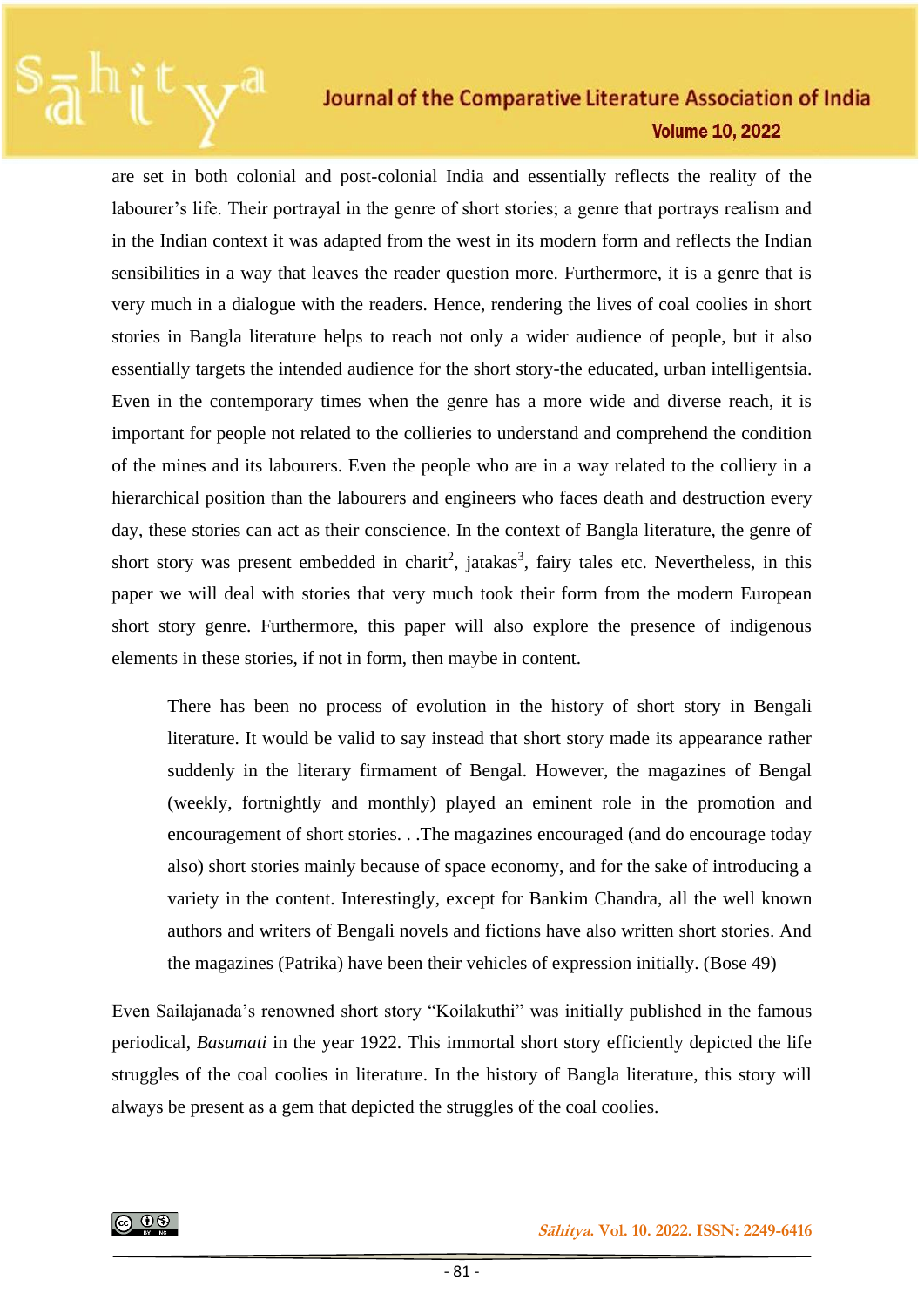Sailajananda was one of the stalwarts of Bangla literature in the post Rabindranath Tagore period. He was a contemporary of the eminent poet, Kazi Nazrul Islam. Sadly, a gem like Sailajananda is not given the status due to him. We remember his contemporaries more than we celebrate this writer who was able to write about the subaltern coolies from below; he was able to live among them and reflect this stance in his writings not from a hierarchical stance, but from their perspective; the perspective of the coal coolies.

Kallol era was a period in Bangla literature of the 1930's that deconstructed the Tagorean notions of literature. This modernist movement in literature wanted to break the shackles of stagnancy in Bangla and wanted to be more inclusive in content and form. Political consciousness and a form of progressivism was embedded among the Kallol writers and this literary movement/period started with the journal by the same name, *Kallol* that was founded by Gokulchandra Nag in 1923. The most prominent writers of this period were-Budhhadev Bose, Premendra Mitra, Jibanananda Das, Sudhindranath Dutta, Manish Ghatak, Sailajananda Mukhopadhyay, etc. Initially Sailajananda was a part of *Kallol*, but he went on later to open another journal named *Kali Kalam*. However, after few years he again joined the *Kallol* group. The Kallol writers wanted to reflect the harsh realities of life in their texts and this was also a reaction to the disappointment people faced post World War I. Sailajananda's texts first took the Bangla readers to the coal mine areas of Asansol, Raniganj etc. and made the readers look at how life is lived by the coal coolies. In his writings we see how he moves away from cultural chauvinism and revealed that even the nameless, faceless coolies can be their own protagonist of their own story. Sailajananda himself had to face a very tough poverty-stricken life after he faced some setbacks. Therefore, he could understand a life without money or luxury and a life where the necessities are met seldom. After his marriage, with the help of his father-in-law, Sailajananda himself opened a coal depot in the Jorjonaki colliery area. That is how he came in touch with the coolies and the coolies were portrayed both in his first and last texts- "Koilakuthi" and *Koilakuthir Desh.* 

"Koila Kuthi" is essentially about the essential workers who are working day and night for us. This short story was republished in the volume dedicated to labourers- *Sromojibi Manusher Golpo.* It is indeed a short story about the labourers -labourers of the coal mines. One of the first of its kind, this pioneering text first brought to the Bangla readers the real, horrific situation of life of the coal coolies. Sailajananda was not yet involved with the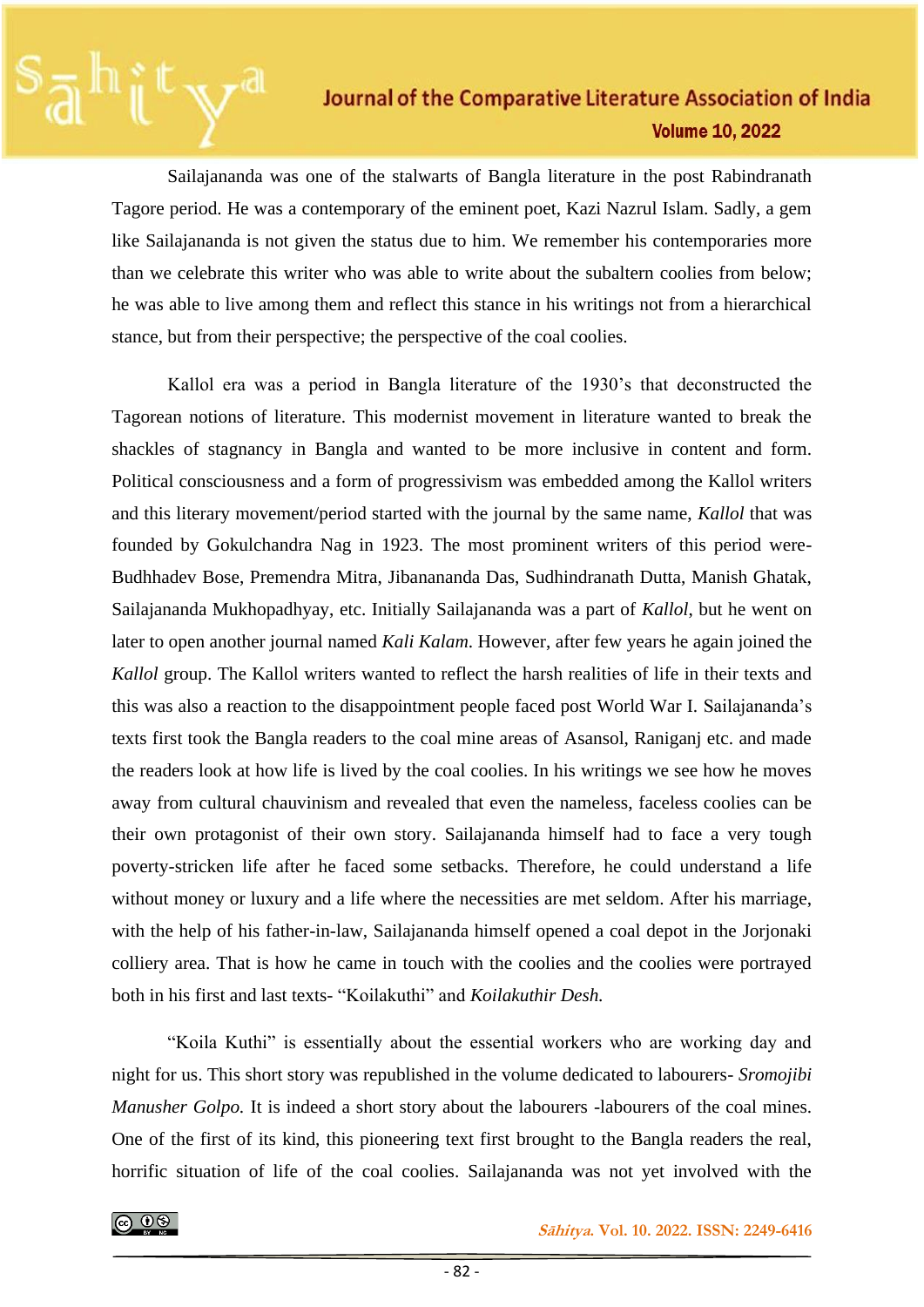Bangla film industry when this short story was published yet his cinematic qualities of capturing details and close ups unmasks here as well. The story is about the couple- Bilasi and Nanku, yet it is more about the lives of the coolies. These couple and their turmoil represent the troubles of the coolies in a whole. They work in the Jorjonaki colliery and this short story is a result of Sailajananda's witnessing of the way the coolies lived, laughed, and loved. The small domestic quarrels between Nanku and Bilasi, their jealousy when the either of them interacted to any other person of the opposite gender or their romantic liaisons are beautifully painted against the harsh reality of the coal mines. Bilasi is a Bauri, whereas Nanku, a Santhal. These two people from two different Adivasi communities had a happy conjugal life. They came from Jharia and was living in Raniganj and later shifted to Jorjonaki. This is a pattern of migration that was very common among coolies of the coal mines. Moving from one coal mines to another, they would come far away from their roots. Their problems started when they moved to Jorjonaki when Nanku started getting close to another coolie woman named Mainu and this gradually created rift in the life of this happily married couple. This short story also reveals the drinking culture of the coolies. The coolies used to get drunk mostly on cheap, country liquor to gain mental as well as physical strength to carry on their daily herculean tasks. This problem further destroyed many relationships among the coolies. The day Nanku betrayed his wife Bilasi, he initially went to drink tari, a type of country liquor, with his friends, but he never came back to his wife. Bilasi waited for the whole night all alone in her hut. The news she got the next day shocked her beyond her imagination; she could not believe her own ears when people told her how her beloved had run away with another woman. A woman faces multiple layers of oppression in her life and when she is a coolie, her layers of oppression just increase. When Nanku left Bilasi for another woman and in disguise, it not only broke her heart but her pride as well. He took away her identity with him. She was left with no choice but to live with Romona who have always been one of her admirers. Romona proposed her marriage, but she refused to marry him. Marriage has hurt her once and in vengeance she started living with Romona while her heart yearned only for her Nanku. Marrying more than one person was common among the coolies and especially if one's partner has left them. There was no official documentation of marriage, hence, it was easy for a coolie to leave his/her partner and neglect their responsibilities.

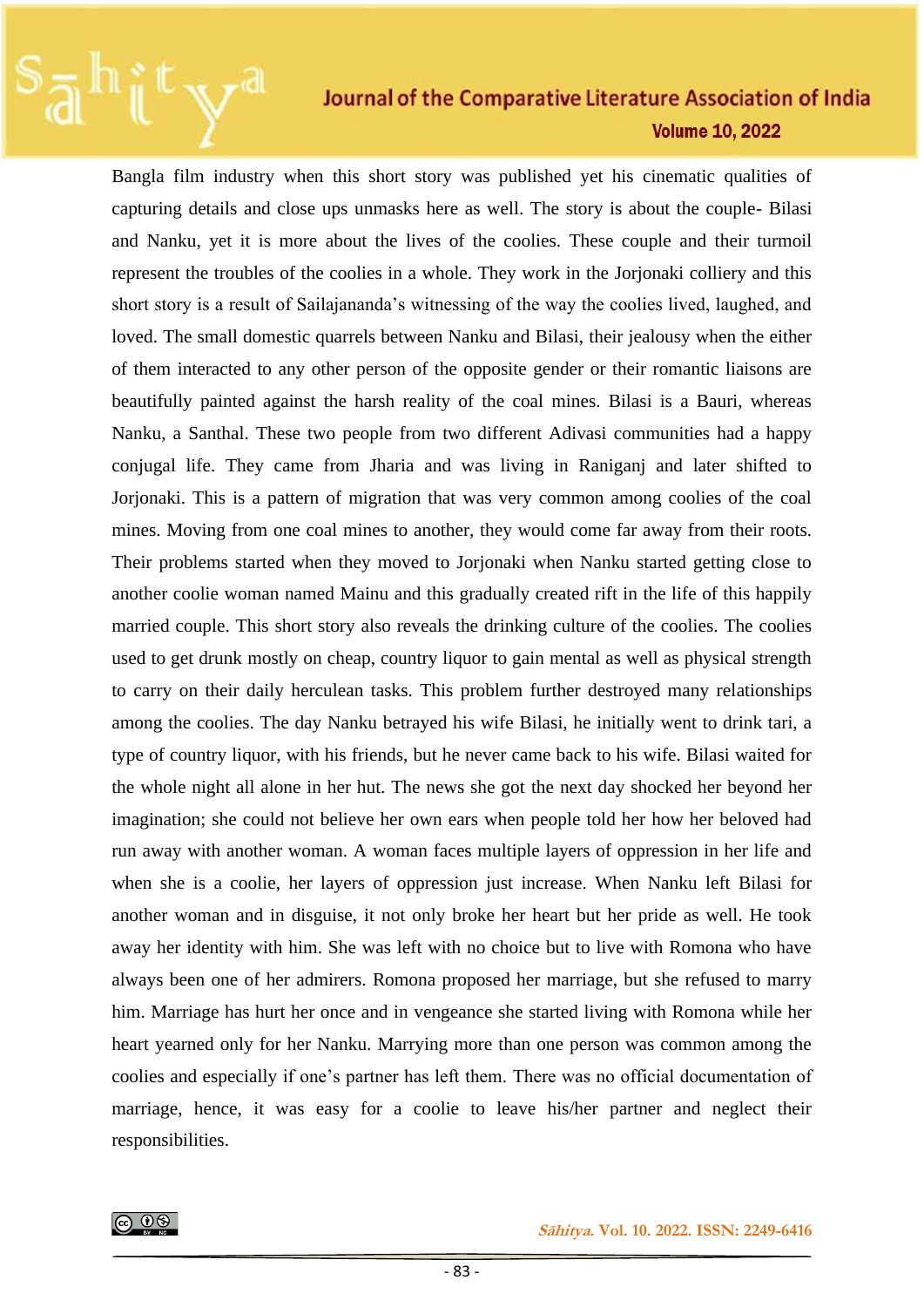Later, when Bilasi got the news of Nanku's arrival in their colliery and his death inside one of the coal pits, it made her run towards the coal pit. She took Romona with her by giving excuses and pretending to marry him if he helps her this last time. Her heart was craving for Nanku and in hurry she jumped off the lift and fell on her husband and he died instantly. He was taking his last breath and Bilasi's fatal jump ended his life. Guilt, regret, pain, love and many more emotions enveloped Bilasi's heart and the eagerness for dying along with her lover inside the dark, coal pit made her furious. She started behaving crazily and instead of coming up with her husband's body, she went around with Nanku's body from one side of the mine to another. Her frenzied and maniacal behaviour has been compared with the god of Sanatan Dharma's i.e., Shiva's<sup>4</sup> behaviour after his beloved wife Sati<sup>5</sup> died. Like grief-stricken and angry Mahadeva<sup>6</sup>, Bilasi too in a rage wanted to die in any way possible and lastly her wish came true when she saw a place in the faint moonlight coming through one of the holes. There she went with her husband's body and intentionally started pulling chunks of coal that finally took away her life. Here, there is another reference to the custom of Sati that many Indian women went through. Like a Sati woman, Bilasi too died on her husband's funeral pyre; here the funeral pyre is the coal pit. On the other hand, analysing it from a rational viewpoint, it becomes apparent how hazardous the circumstances of the mines were and death could easily come inside the mines. Loose coal chunks, hot water, fire etc. were enough to kill human beings. Nanku also died due to one of these reasons. Death inside the coal mines were common happenings and nobody really cared about the death of the coolies; they were simply treated as collateral damage. There were no precautions or measures taken to ensure the safety of people working underground and years of unplanned mining created major faults inside the coal mines. The Bagdigi mine disaster, the Chasnala mine disaster of the recent times are proof of improper mining that is still happening in various parts of the country.

In this short story, Sailajananda has also mentioned and described the cultural life of the Adivasis working as coolies. From describing about the Santhali songs Bilasi sings to the instruments they use and the type of dance they performed are described in detail. We get a glimpse inside the coolie's life. Consequently, when Bilasi sings about her beloved living her for another woman. Her pain can be felt through these words- "Kon sanjhe tui gechis chole amar piyari/ami je tar kichui jani nalo/kichui jani na"- In which evening did you leave my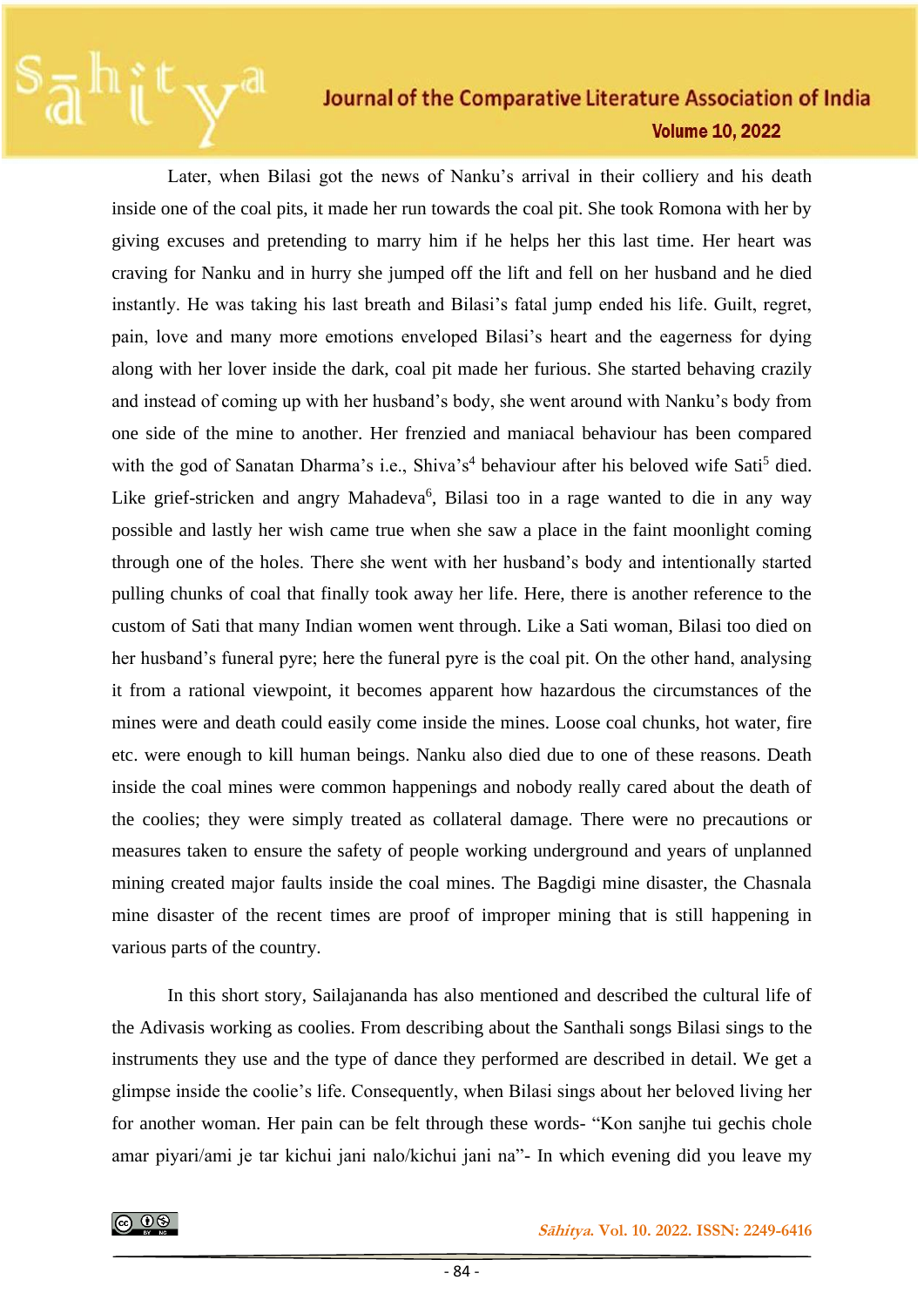lover/ I do not know anything/ I do not know (Mukhopadhyay 119). These words reflect Bilasi's pain and throw light on the use of the fusion language by the coolies. It is not the modern standardized languages of India, but a language very special to the coal mine area. Through these songs and performances, the coolies cease to exist just as hardworking labourers, but their aesthetics, their way of loving and living comes to the forefront. In this way the readers can relate with these characters because even these coolies cry when their lovers leave them, or sing and dance when they are thrilled, or buy something when they get their wages. They are not much different from the readers living outside the world of the colliery; they too are humans.

Ghanashyam Choudhury was born in Kolkata, but he grew up in Guptipara of Hooghly district. Like Sailajananda, even Ghanashyam started his writing career with working for periodicals. Along with writing novels and short stories, he also worked as an editor of *Udito*. As a journalist, he wrote for children as well. He wrote various genres like science fiction, detective stories and so on. His famous novel *Abogahon* won the Mollobhum award and it was an outright political novel. His two volume of stories, *Khadan* and *Khadaner Pore,* depicts the life of the coal miners and others related to the coal mines. His stories revolve around life in the colliery areas of West Bengal and minutely depicts the reality behind life inside and around the coal mines. Ghanashyam himself wrote in the introduction of *Khadan Samagra* that he went over and over to collieries and stayed with people of that area to feel their pain and happiness; to know what their life was really like. He lived with the labourers and went deep inside the dark earth to get a taste of what it was really to be a part of the coal mining community. Both Sailajananda and Ghanashyam were not coal mine labourers themselves, but then they lived within the community and got a first-hand experience of the lives of the coal miners. Apparently belonging from a different 'class' they could move away from cultural prejudice and portray the coal miners in literature; it has been rarely done in Bangla literature. *Khadan Samagra* contains stories from both the volumes *Khadan* and *Khadaner Pore* and some other stories related to coal mines. The stories in this aforementioned volume are mostly based on real life incidents. *Khadan Samagra* stands out as it is entirely dedicated to the people of the coal mines, the coolies of coal. All the stories of this book are not of the colonial period, but the common thread that binds them is the condition of people related to the coal mines and their depiction of the plight of the coal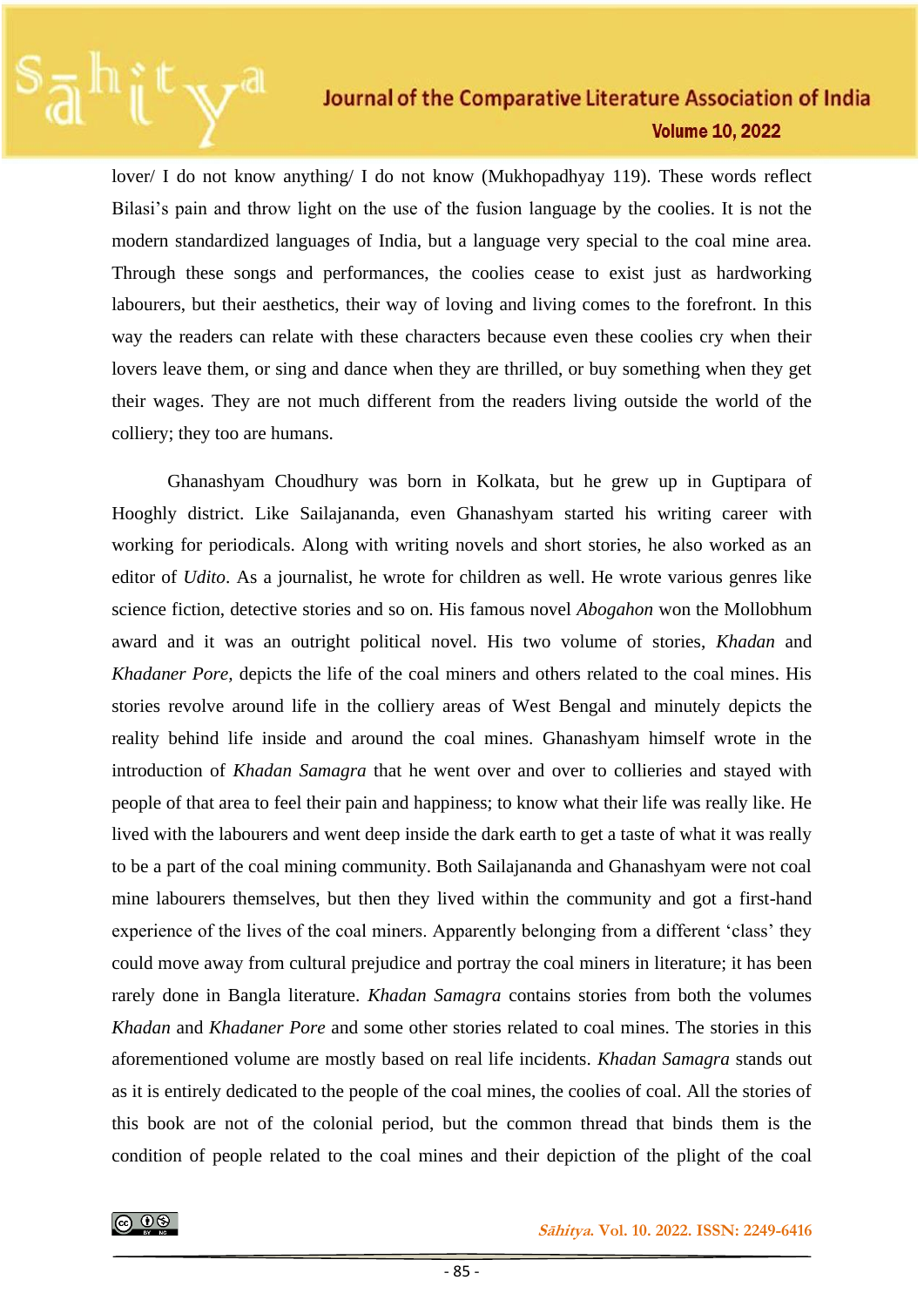coolies. Ghanashyam even mentions Sailajananda's work as not only the first texts in Bangla to deal with coal mines and the miners, but also as the first milestone in Bangla literature to deal with the marginalized people of the collieries. According to Ghanashyam, the coal mining communities represents in microcosm the macrocosmic pluricultural diversity of India. The multilingual, multicultural India can be seen here, and this little slice of the nation can help us in understanding the diversity of the country.

Ghanashyam has been a journalist and his journalistic research and writing skills are reflected in his stories like "Shefalider Kotha", "Sobuj Ruidas", "Marad", and "Roti Bauri" from the volume *Khadan Samagra.* His language is simple and through a lucid writing he has tried to portray realistically what life is for the coolies working down inside the coal pits. The oppressed and discriminated labourers working in the coal mines are the protagonists of his stories. The short story "Sobuj Ruidas" starts with a splendid description of the Eastern Indian plateau regions and the variety of flora encompassing the region. Sobuj Ruidas, the protagonist, is a coal mine labourer. Like his father, he too has been following the tradition of working in coal mines. Mostly, the coal mine labourers would stick in working on the coal mines for generations due to lack of educational opportunities. Sobuj Ruidas is one example among thousands of coolies who have been facing oppression since decades. The simple songs of the coal mine areas are mentioned in this short story. There is the mention of the main river Damodar that flows through the colliery regions of Asansol, Raniganj etc. Damodar provides impetus to the coolies of the region and the culture of the place has grown around it. Ruidas sings, "Tui munshya dube mor ga/ Damudorer jole re bhai/ damudorer jole"-You mister drown and die in Damodar's water/ Hey in Damodar's water/ In Damodar's water (Choudhury 28). These lines refer to a woman asking her husband to drown himself in the Damodar when he refused to feed her. The pain of the woman comes out in her harsh words. The language is very much distinct from any contemporary standard modern India language. Even in the short story, "Bonboniya", discussed later in this paper, the language hybridity and difference remain same. The central character Bonboniya speaks a very different language that is neither Hindi nor Bangla, but a language that has the essence of both and culture of the Adivasis and in short it is a language that belongs essentially to the coal mines.



 **Sāhitya. Vol. 10. 2022. ISSN: 2249-6416**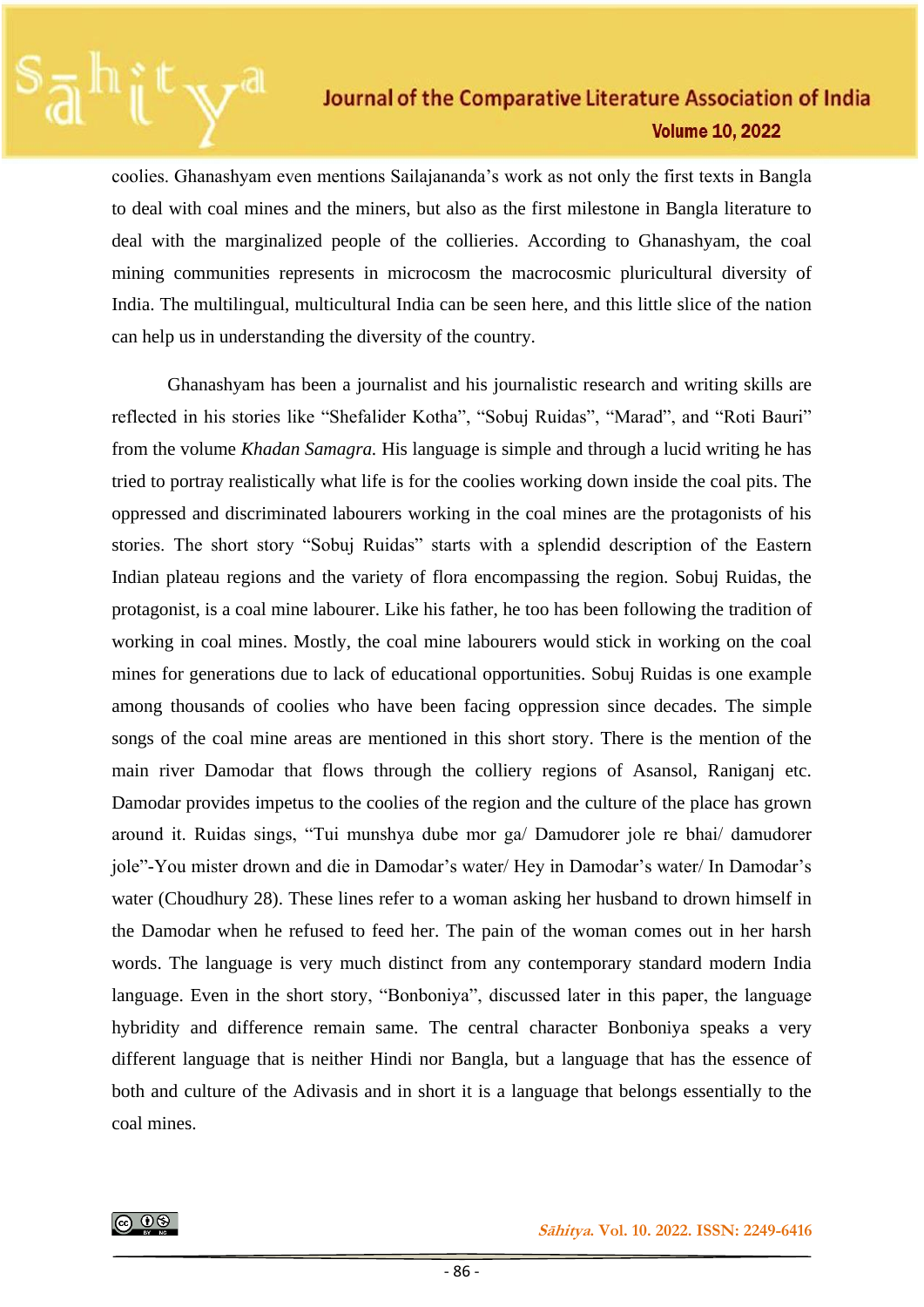Sobuj Ruidas and his acquaintances talk about the closing down of several coal mines in the Raniganj area. This story is set in post-independent India and refers to the closing down of operations in many government-based coal mines. This led to loss in jobs and that followed more deterioration along with poverty in the life of the already grief-stricken coolies. The closing down of Eastern Coalfield Limited's<sup>10</sup> coal mines destroyed many families. Closing of coal mines due to underground mine fires have become very common in India. Even now places like Jharia coal mines are burning day and night and evacuation of people have been going on for years. Years of implementing unscientific mining processes along with natural disasters have increased this problem. Coming back to the short story, one such fire took away Ruidas's job. However, his sensible wife, Sarathi, made him realise that they could earn money by singing tusu, bhadu or baul songs. The genres of various forms of Bangla folk music well-suited Ruidas's voice that he inherited from his father. The short story ends with the husband-wife duo singing together one such folk songs. Choudhury's story ends with a positive tone that there is still hope left for the coolies and this short story makes us believe as well that there is a life beyond the coal mines for these sufferers.

In another story, named, "Marad", the story starts in the same tone as "Sobuj Ruidas". The mention of the landscape along with the dancing and singing of the coolies are mentioned in the beginning. Their simple way of life includes a lot of drinking, singing, and dancing. These are the simple pleasures of their life that helps them survive in the rough environment of coal mines. The protagonist of this short story, Dilip Bauri, is a dumper operator of the Gourangdi open cast coal mine. His happy conjugal life is mentioned with his new bride, Sandhya. However, their happiness is short lived when Dilip dies of a terrible accident that happened when the dumper was not working properly and he was unable to drive the dumper from the lower level of the open cast coal mine to the upper level of the colliery. To save other labourers from a terrible accident, Dilip, turned his vehicle towards the steep slope and was crushed under forty-five tonnes of coal. That day the weather also turned very wild and as if it was saying, "Na na na !amonti hobar na"-No No No! This is not supposed to happen (Choudhury 108). The death of an innocent soul like Dilip Bauri has made the weather gone crazy and it blew the dust of black diamond all over the place. The news of Dilip's death shocked his young bride, Sandhya, and she ran wildly like Bilasi ran for her Nanku (in Sailajananda's "Koilakuthi"). Nonethless, the other coolies and their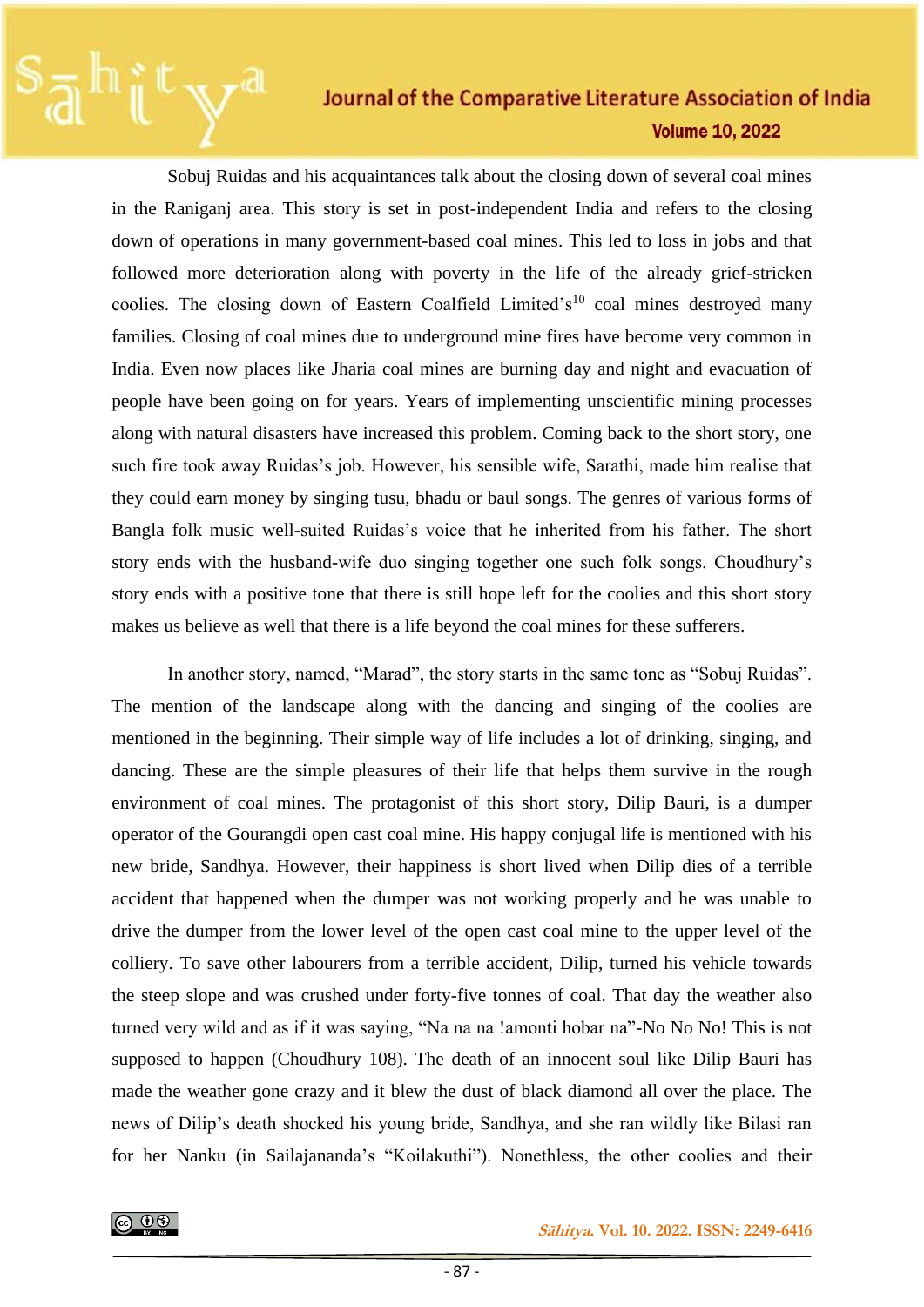families tried to console this young woman by saying how she should be proud of her husband for saving so many lives. They called him, marad, a man; the very masculine sense of a patriarchal term that has been used to glorify his death. An innocent man lost his life while saving hundreds, but for the other coolies it became a celebration of masculinity.

Our third writer, Anish Deb, is a versatile writer and he has written books on ghost stories, detective stories and many other genres as well. A gold medallist of the University of Calcutta, Anish is also working as a professor at the same university. Some of his famous books are*- Agun Ronger Bullet, Bhootnather Diary, Panchti Rohosyo Uponyas,* and he has edited pathbreaking series like *Sotoborsher Sera Rohosyo Uponyas (Volume 1,2,3), Rokto Fota Fota* etc. The story "Sob Bhuture" by Sailajananda Mukhopadhyay has been taken from Anish Deb's edited volume named- *Anish Deb:Shera 101 Bhoutik Aloukik*. "Sob Bhuture" is not just a short story that falls into the horror genre but then again reveals the hardcore reality of coal mine labourers. Furthermore, it is a short story that employs the trope of the ghost to reveal the stark realism of the coal mines and the labour conditions that have not changed even now. Anish started his career by writing short stories for the pulp magazine *Masik Rohosyo Potrika*. Anish has a penchant for the horror story genre and after writing over hundreds of horror stories himself, he started editing this volume and it contains some of the greatest horror stories of Bangla literature like already mentioned above- Sailajananda's "Sob Bhuture", and other stories like, Rabindranath Tagore's "Nishithe", Bibhutibhushan Bandopadhyay's "Hashi", Jogodishchandra Gupta's "Sobar Seshe Gaya", Satyajit Ray's "Khogom", Sayyad Mustafa Siraj's "Chhkkamiyar Tomtom", Premendra Mitra's "Jongolbarir Bourani" and many more. There are one hundred and one short stories in this volume and among them eighteen stories were unpublished before. This astonishing volume reveals Anish's extraordinary abilities in compiling the best of best short stories.

The short story "Bonboniya" has been taken from Anish Deb's *Anish Deb: Anisher Shera 101*, an anthology containing the best short stories by Anish. First published in 2015, this anthology has been re-published two more times. Other than short stories, there are thirteen novelettes in this collection. This anthology contains short stories and novelettes that span forty years of Anish's writing career and hence his growth as a writer is revealed in this anthology. The story "Bonboniya" is not about coal mine labourers. This story is not about the coolies themselves, but about the social condition of the colliery area; the plight and

 **Sāhitya. Vol. 10. 2022. ISSN: 2249-6416**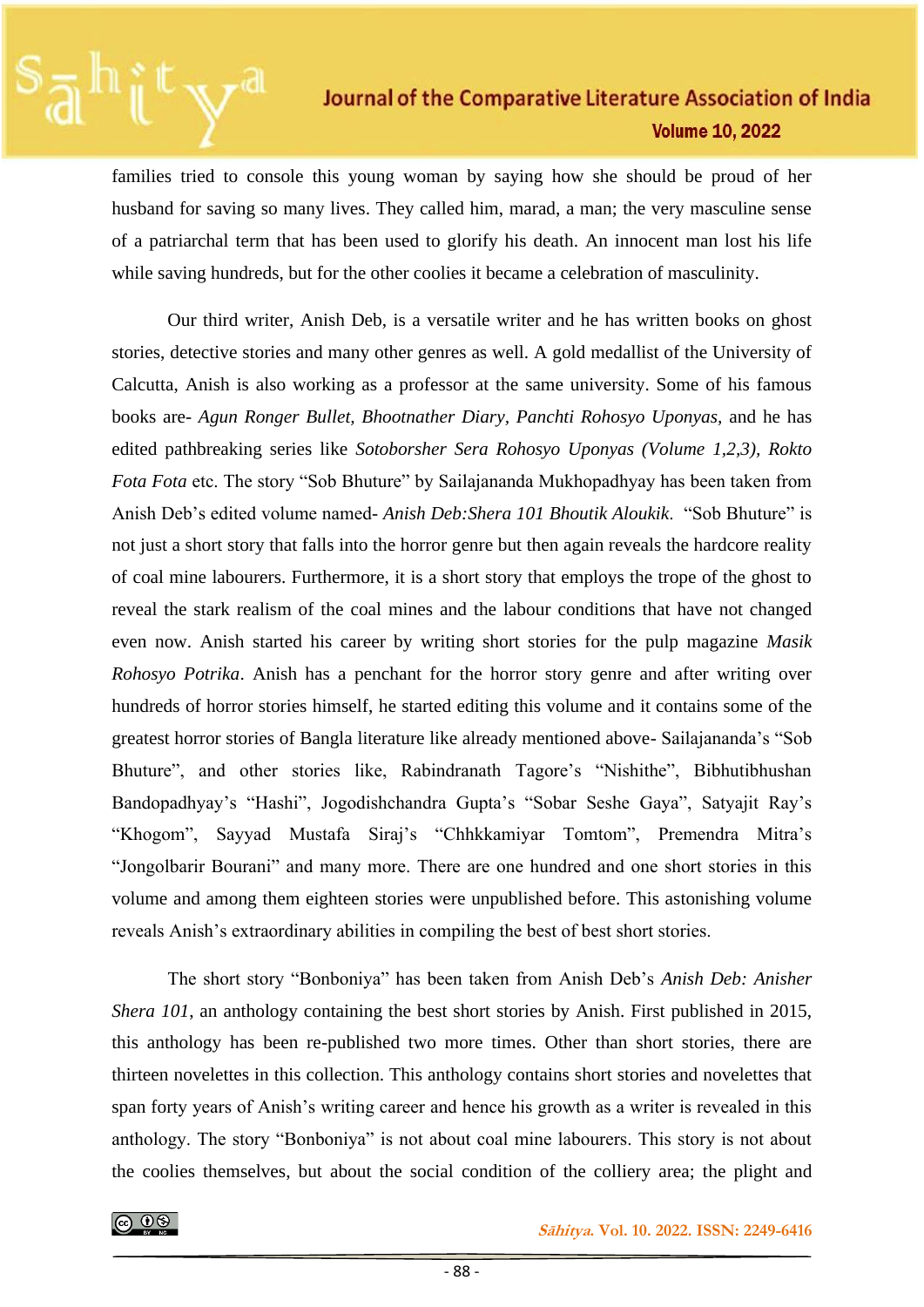troubles even the officers as well the coolies face; it is about the criminal activities that goes on in the colliery area. The narrator of this short story belongs to a middle-class family; his father works in the accounts department of Coal India. Their troubles started when they changed residence closer to his father's workplace and local goons forced his father to pay money to them and they called it the purchase tax. These goons made their life miserable when the family settled in sahebpara, named after the saheb or the Englishman who used to live there. Clearly this is a post-independent short story and this story meticulously describes the torture of goons and mafias faced by the people living or working for the coal mines. Both the upper class/caste and the labourers belonging to the lower caste/class or Adivasi labourers used to face the torture incriminated upon them by a rising class of goons who would commit any kind of crime to have their own way. However, with the coming of one small boy of ten to twelve-year-old, named Bonboniya, the lives of these people started changing. Bonboniya lived in the slums where the coolies of the coal mines used to live. Being an orphan, he was staying with a coolie who used to beat him a lot. The narrator's father brought him at their house as a young servant and Bonboniya proved to be a good one. Apparently, it seems that Bonboniya's fate was going on in the right direction, but it is unfortunate that for a human being the best he/she can get is being someone's servant. The life of the coolies and their children and everyone associated with them did not change with independence. Even now they live a life devoid of proper meals, education, and all other necessities.

Bonboniya's plastic flute and headband made him look like the god of the Sanatan Dharma, Krishna. Krishna's image as a flute playing teenager has been compared with Bonboniya. At one instance, when the goons attacked the narrator's family, Bonboniya used his power and started moving round in circles and made the goons leave the narrator's house premises. Like Krishna he was swirling with a mysterious force. Bonboniya even did not understood where his powers came from. His extraordinary powers have been compared with Krishna and this reflects the writer's perspective that even an Adivasi boy can be Krishna, the god. One does not need to confirm to a particular religion or community but must have qualities that makes them a god. The image of Bonboniya playing his flute on a full moon night inside the narrator's garden confirms the latter's perspective. The last time the narrator saw Bonboniya, he punished the six goons who used to harass everyone and without lifting a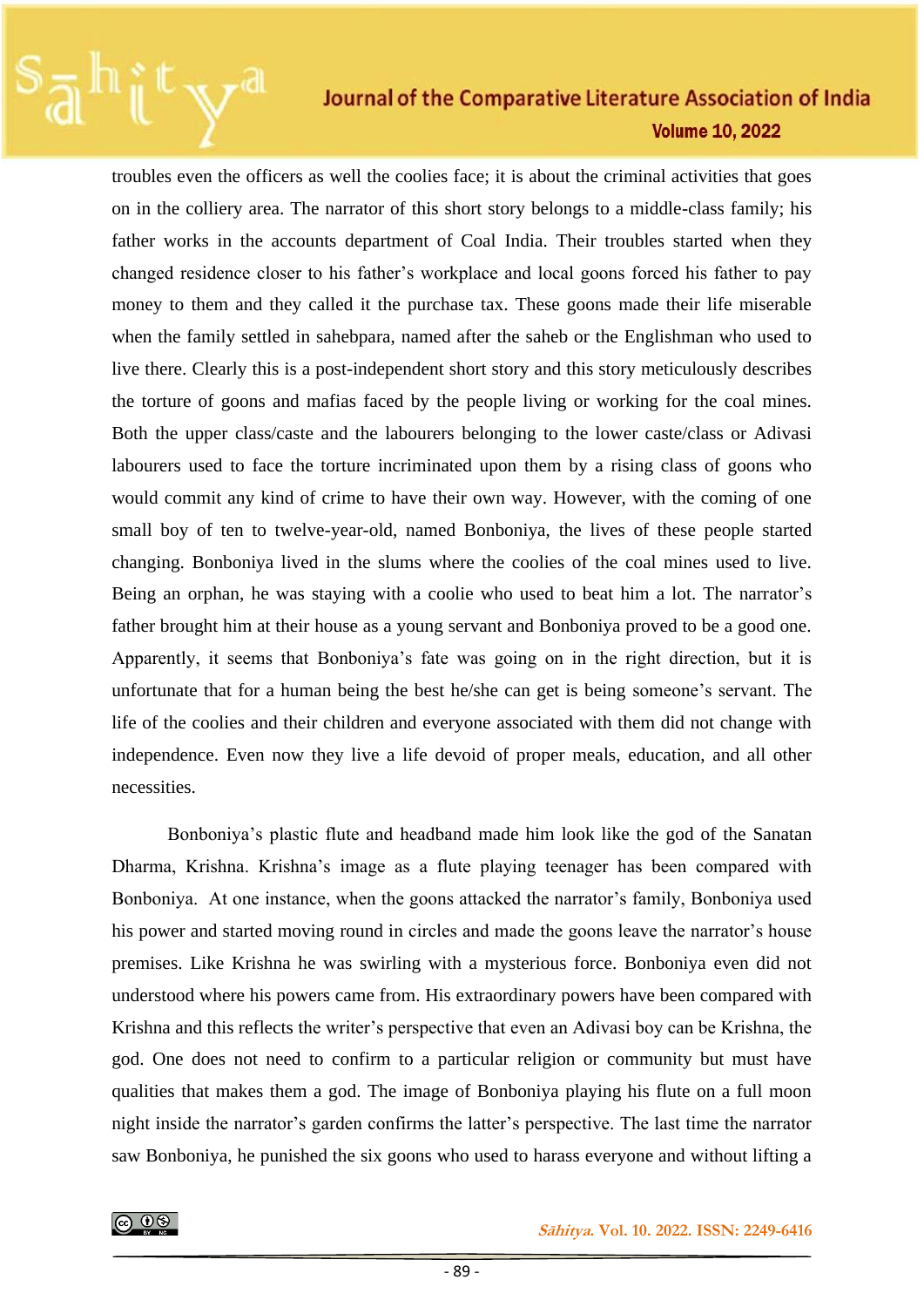finger, in a miraculous and supernatural way, this young lad was able to make the others bleed or scared or get hit by a bullet. When the men tried to fire bullet or cut Bonboniya's head with a sword; nothing happened; Bonboniya stood there playing his flute like Krishna. After this chaotic and miraculous experiences, Bonboniya took leave of the narrator in the open marketplace with bewildered people watching the happenings and examined how Krishna comes in a human form when sins fill our earth, and he comes to save humans from troubles. Just like Krishna<sup>7</sup> says in the Itihasa *Mahabharata*,

Paritranaya Sadhunam

Vinasaya Ca Duskrtam

Dharma-Samsthapanarthaya

Sambhavami Yuge Yuge (Mukundananda).

Similarly, the name Bonboniya refers to Krishna and his disk-shaped weapon, the Sudarshan Chakra. Apparently, when something moves in a circle with a force it is referred with the adjective 'bon-bon'. The name Bonboniya comes from this word. This short story echoes Anish's belief of the holy and evil dichotomy among human beings and how humans are punished if they have committed deed, by the omnipotent and omnipresent power. The trope of Krishna has been used by Anish to ponder upon the evils that goes on in the colliery towns and villages, Nonetheless, the turning point in this short story is the fact that this god is none other than a coolie boy- not an upper caste/class older male figure. This deconstruction makes this short story a remarkable piece of Bangla literature.

Colonization displaced the Adivasis and other communities from their rural settlement and tossed them into the dark naval of the earth. The social fabric of the coal mining areas changed with the newer forms of settlements and created an entirely different community of the coolies. These coolies and the literature written about them forms an entire genre of coolie literature. In Bangla, there have been many genres that have intertwined with this coolie genre to create an entirely different category called coolie literature. This paper only focused on the four short stories by three different writers to bring out the primary issues that can be found in coolie literature. There are innumerable number of short stories on the coal coolies and they bring out similar issues through different characters, settings, and situations.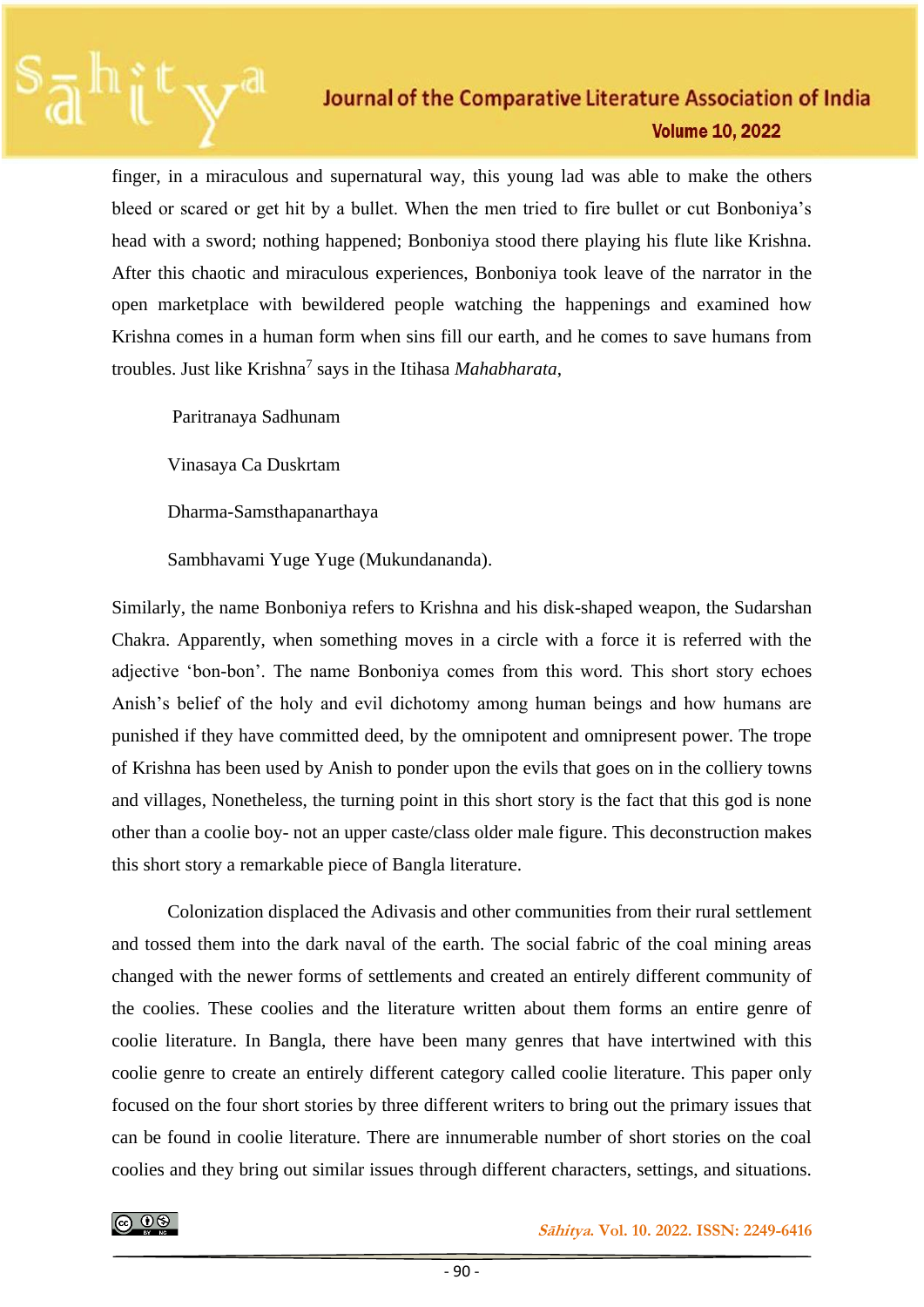These stories are similar, yet they are different in many ways. This paper has tried to analyse each short story to reveal the innermost reality that the writer has portrayed. This paper also reveals how the upper caste/class writer viewed the coolies and their perspective can be wellunderstood from these abovementioned short stories. As Rabindranath Tagore said about Sailajananda Mukhopadhyay, that the latter was able to write about the coolies because he has been one with them unlike Tagore himself who have just looked at them from above. This is true in case of both Ghanashyam Chowdhury and Anish Deb. These three have tried to write the literature of the coolies from below, from the margin. They have tried to blend in with the coolies to create these masterpieces. Hence, these stories give us an overview of the genre of coal coolie literature. The inclusion of coolies in literature by these writers paves the way for the coolie genre to thrive in a society where literary chauvinism is the order of the day. Mining is not just a huge industry that makes money for the capitalists like Adani or as it used to do in the olden days for businessman like Dwarakanath Tagore, but it is more about these coolies-the backbone and pillars of the mining industry. And short stories are a great medium to reflect these people and reveal to the world their reality.

#### **Works Cited**

- Banerjee, Naina. "Coal Industry in Bengal 1870 To1947 Structural Changes, Capital Labour and Trade Union Movement". Visva Bharti University, 2011.
- Barik, Satyasundar, and Biswaranjan Rout. "Breathing Fire | On Hot Coals At Jharia Coal Fields". *The Hindu*, 2020,www.thehindu.com/news/national/other-states/breathingfire-on-hot-coals-at-jharia-coal-fields/article30479245.ece/photo/1/. Accessed 15 Sept 2020.
- Basu, Sudeshna. "নিঃস্ব, রিক্ত, বঞ্চিত জনতার প্রথম কথাকার". *Anandabazar.Com*, 2016,www.anandabazar.com/supplementary/patrika/exclusive-write-up-aboutsailajanand-mukherji-1.835609. Accessed 10 Sept 2020.
- Bhattacharjee, Subhomoy. *India's Coal Story: From Damodar To Zambezi*. Sage Publications India, 2017.

ெ 0

 **Sāhitya. Vol. 10. 2022. ISSN: 2249-6416**